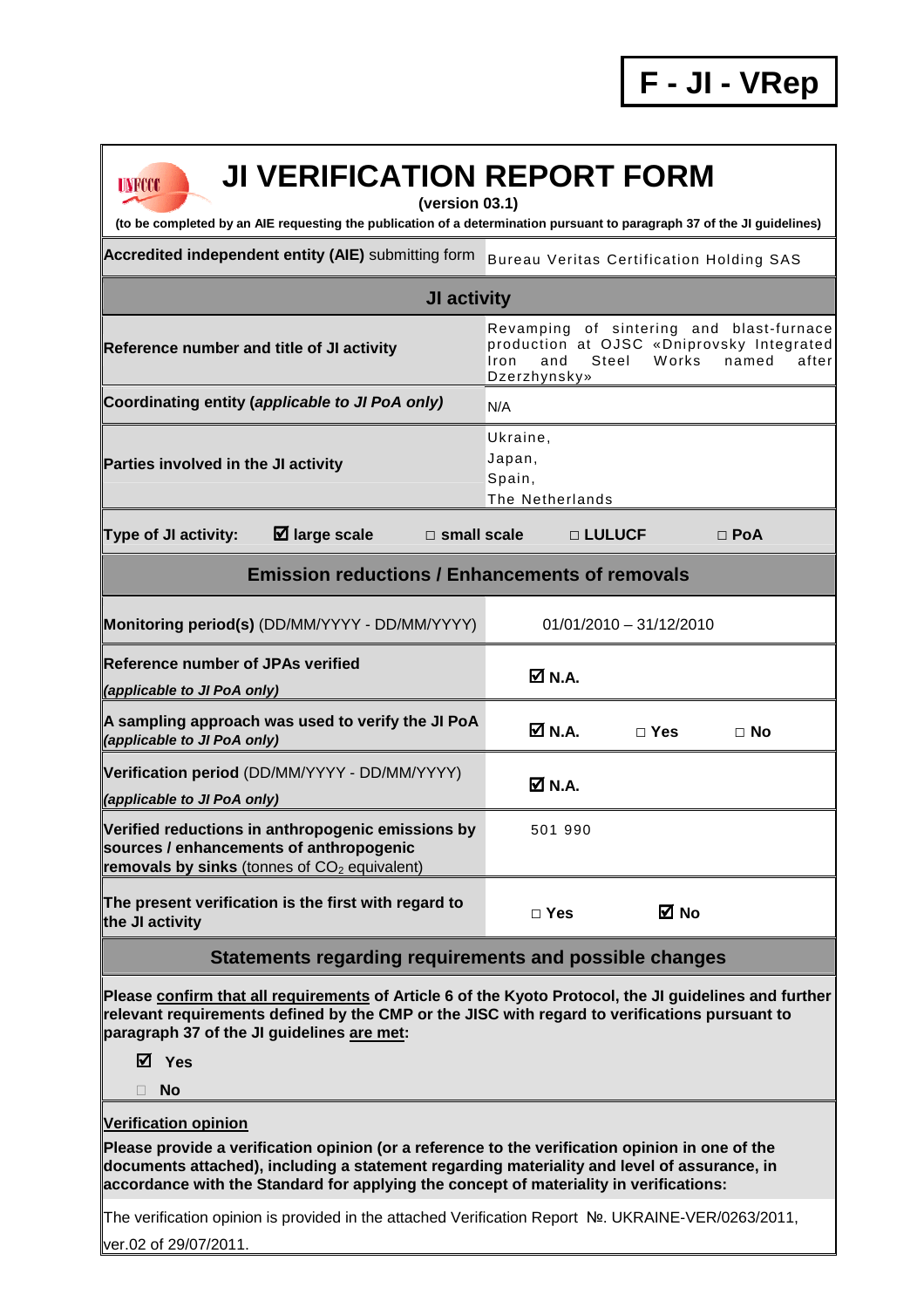|                  |         | The project design was revised after the<br>determination has been deemed final                                                                                                                                                                                                                             | $\Box$ Yes       |            | M No             |
|------------------|---------|-------------------------------------------------------------------------------------------------------------------------------------------------------------------------------------------------------------------------------------------------------------------------------------------------------------|------------------|------------|------------------|
|                  |         | If yes, please list all revisions to the project design<br>and express a determination opinion (or provide a<br>reference to an attached document containing the<br>required information)                                                                                                                   | ØN.A.            |            |                  |
|                  |         | If project design was revised, please confirm that<br>conditions defined by paragraph 33 of the JI<br>guidelines are still met                                                                                                                                                                              | $\boxtimes$ N.A. | $\Box$ Yes | $\Box$ No        |
| opinion          |         | If project design was revised, please confirm that<br>the changes do not alter the original determination                                                                                                                                                                                                   | <b>Ø</b> N.A.    | $\Box$ Yes | $\Box$ No        |
|                  |         | If project design was revised, please confirm that:                                                                                                                                                                                                                                                         |                  |            |                  |
|                  | changed | (a) Physical location of the project has not                                                                                                                                                                                                                                                                | <b>Ø</b> N.A.    | $\Box$ Yes | $\Box$ No        |
|                  |         | (b) If emission sources have changed, they are<br>reflected in an updated monitoring plan                                                                                                                                                                                                                   | Ø N.A.           | $\Box$ Yes | $\Box$ No        |
|                  |         | (c) Baseline scenario has not changed                                                                                                                                                                                                                                                                       | Ø N.A.           | $\Box$ Yes | $\Box$ No        |
|                  |         | (d) Changes are consistent with JI specific<br>approach or CDM methodology upon which<br>the determination was prepared for the project                                                                                                                                                                     | M N.A.           | $\Box$ Yes | $\Box$ No        |
|                  |         | The monitoring plan was revised                                                                                                                                                                                                                                                                             | $\Box$ Yes       |            | <b>⊠</b> No      |
|                  |         | If yes, please inform for which technologies and<br>measures under each type of JPA the monitoring plan<br>was revised (applicable to JI PoA only)                                                                                                                                                          |                  |            |                  |
| monitoring plans |         | The revisions to the monitoring plan improve the<br>accuracy and/or applicability of information<br>collected, compared to the original monitoring plan<br>without changing conformity with the relevant<br>rules and regulations for the establishment of                                                  | $\Box$ Yes       | $\Box$ No  | $\boxtimes$ N.A. |
|                  |         | List of documents attached to the verification report form                                                                                                                                                                                                                                                  |                  |            |                  |
| ☑                |         | <b>Verification report</b>                                                                                                                                                                                                                                                                                  |                  |            |                  |
| ☑                |         | Written approvals by the Parties involved                                                                                                                                                                                                                                                                   |                  |            |                  |
| ☑                |         | <b>Other documents:</b>                                                                                                                                                                                                                                                                                     |                  |            |                  |
|                  | □       | Document listing all revisions to the project design, if applicable                                                                                                                                                                                                                                         |                  |            |                  |
|                  | □       | Determination that the revisions to the project design, if applicable, do not alter the<br>original determination opinion and that the conditions defined by paragraph 33 of the<br>JI guidelines are still met                                                                                             |                  |            |                  |
|                  | □       | Revised monitoring plan, if applicable                                                                                                                                                                                                                                                                      |                  |            |                  |
|                  | □       | Determination that the revisions to the monitoring plan, if applicable, improve the<br>accuracy and/or applicability of information collected, compared to the original<br>monitoring plan without changing conformity with the relevant rules and regulations<br>for the establishment of monitoring plans |                  |            |                  |
|                  | □       | Sampling plan, if applicable (JI PoA only)                                                                                                                                                                                                                                                                  |                  |            |                  |
|                  | ☑       | Any other documents: Excel-file "Revamping of sintering and blast-furnace production at<br>OJSC DIISW-ER-Monitoring-2010-mod".                                                                                                                                                                              |                  |            |                  |
|                  |         | The AIE herewith declares that undertaking the verification for the JI activity referred to above<br>does not constitute a conflict of interest which is incompatible with the role of an AIE                                                                                                               |                  |            |                  |

F